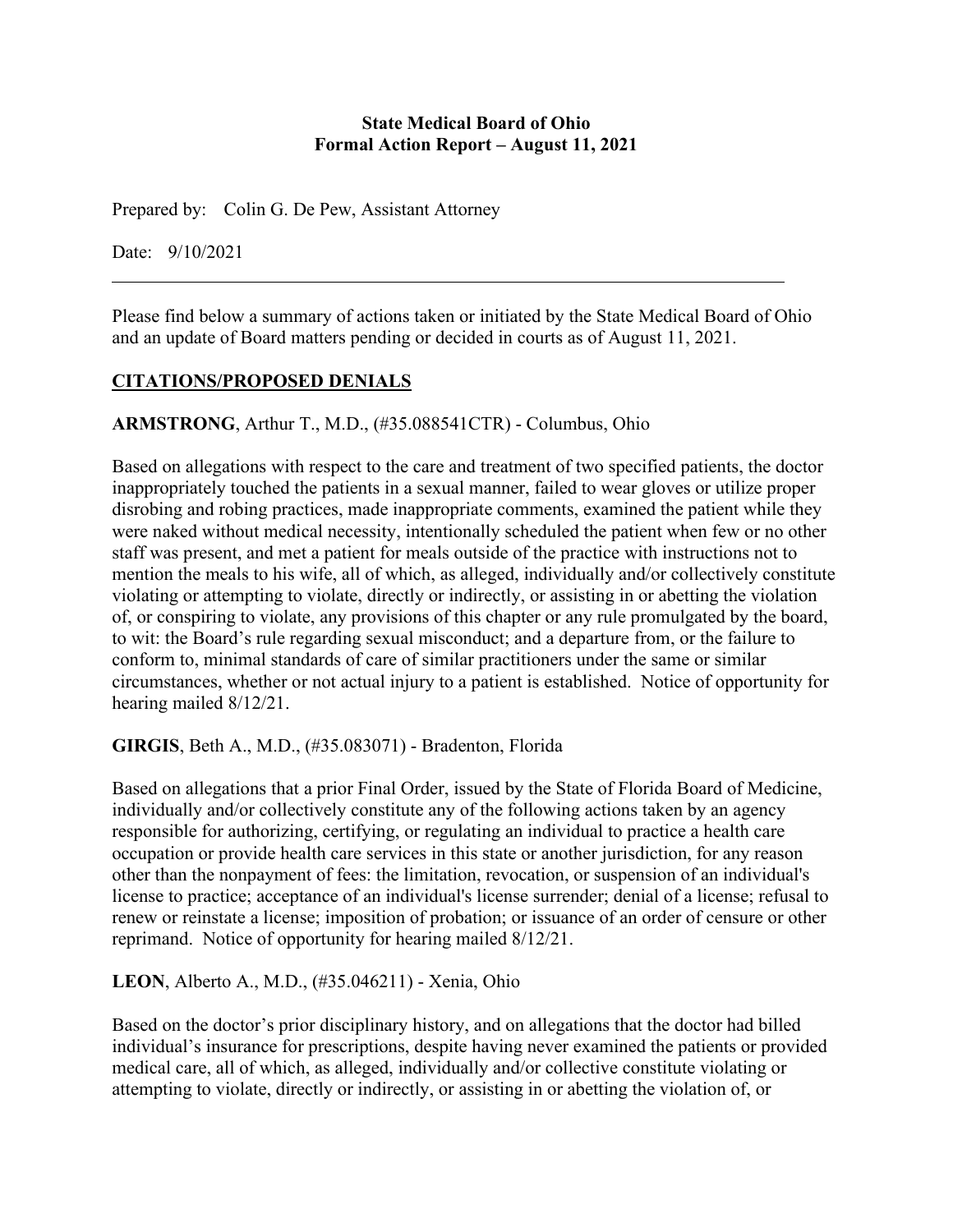conspiring to violate, any provisions of this chapter or any rule promulgated by the board, to wit: Prescribing to Persons Not Seen by the Physician; and failure to maintain minimal standards applicable to the selection or administration of drugs, or failure to employ acceptable scientific methods in the selection of drugs or other modalities for treatment of disease; and selling, giving away, personally furnishing, prescribing, or administering drugs for other than legal and legitimate therapeutic purposes or a plea of guilty to, a judicial finding of guilt of, or a judicial finding of eligibility for intervention in lieu of conviction of, a violation of any federal or state law regulating the possession, distribution, or use of any drug; and a departure from, or the failure to conform to, minimal standards of care of similar practitioners under the same or similar circumstances, whether or not actual injury to a patient is established. Notice of opportunity for hearing mailed 8/12/21.

## **RAHMAN**, Mahmood, M.D., (#35.066692) - Beavercreek, Ohio

Based on allegations with respect to the care and treatment of twelve specified patients, the doctor inappropriately treated and/or failed to appropriately treat and/or failed to appropriately document treatment, to advise or document advising of the risks, benefits and alternatives to medications prescribed by the doctor and the potential for abuse, and also failed to consistently document the reason for prescribed medications, and failed to consistently order appropriate testing at appropriate intervals, or document vital signs, all of which, as alleged, individually and/or collective constitute: failure to maintain minimal standards applicable to the selection or administration of drugs, or failure to employ acceptable scientific methods in the selection of drugs or other modalities for treatment of disease; a departure from, or the failure to conform to, minimal standards of care of similar practitioners under the same or similar circumstances, whether or not actual injury to a patient is established; violating or attempting to violate, directly or indirectly, or assisting in or abetting the violation of, or conspiring to violate, any provisions of this chapter or any rule promulgated by the board, to wit: Standards and Procedures for Review of "Ohio Automated Rx Reporting System." Notice of opportunity for hearing mailed 8/12/21.

### **NON-DISCIPLINARY CITATIONS**

**FOGLE**, Angela F., R.C.P. Applicant – Spencerville, Indiana (Non-Disciplinary)

Based on the respiratory care therapist's submission of an application to practice respiratory care, and on allegations that the applicant has not successfully completed both portions (T.M.C. & C.S.E.) of the registered respiratory therapist (R.R.T.) examination, administered by the National Board for Respiratory Care (NBRC), or its successor organization. Notice of opportunity for hearing mailed 8/12/21.

**HASKIN**, Lora N., M.T., (#33.015260) - Marysville, Ohio (Non-Disciplinary)

Based on the massage therapist's submission of an application for restoration of a license to practice massage therapy, and on allegations that the massage therapist has not been engaged in the active practice of massage therapy for more than two years. Notice of opportunity for hearing mailed 8/12/21.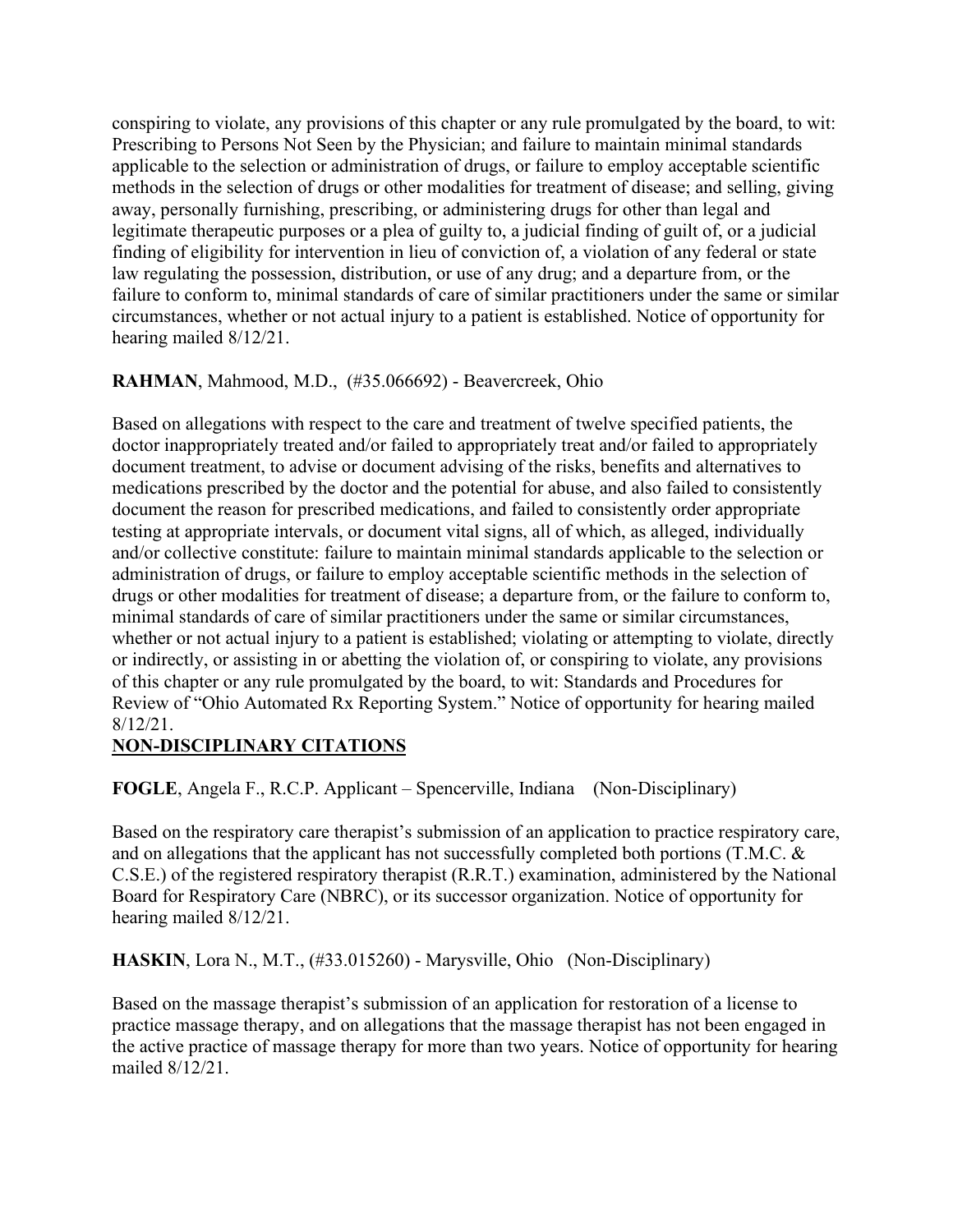**KOLBERG**, Kelley L., M.T. Applicant – Massillon, Ohio (Non-Disciplinary)

Based on the applicant's submission of an application to practice massage therapy, and on allegations that the massage therapist's educational program course of instruction does not meet Ohio's minimum clock hour requirements. Notice of opportunity for hearing mailed 8/12/21.

**SCHAFFER**, Katherine, M.T. Applicant – Blacklick, Ohio (Non-Disciplinary)

Based on the applicant's submission of an application to practice massage therapy, and on allegations that the massage therapist's educational program course of instruction does not meet Ohio's minimum clock hour requirements. Notice of opportunity for hearing mailed 8/12/21.

**SCHROEDER**, Mary Jo, R.C.P., (#RCP.2317) - Parma, Ohio (Non-Disciplinary)

Based on the respiratory care therapist's submission of an application for restoration of a license to practice respiratory care, and on allegations that the therapist has not been engaged in the active practice of respiratory care for more than two years. Notice of opportunity for hearing mailed 8/12/21.

# **FINAL ORDERS**

**ANDERSON**, Roger Dale, M.D., (#35.063586) - Fleming, Ohio

License to practice medicine and surgery permanently revoked, and subject to an eighteen thousand dollar (\$18,000.00) fine. Based on the finding that the doctor's conviction in the United States District Court, Southern District of Ohio, Eastern Division to one felony count of Conspiracy to Dispense and Distribute Controlled Substances; eight felony counts of illegal Dispensing of Schedule II Controlled Substances; and one felony count of Health Care Fraud, individually and/or collectively constitute a plea of guilty to, a judicial finding of guilt of, or a judicial finding of eligibility for intervention in lieu of conviction for, a felony. Order effective 8/12/21.

**ANZANO**, Laura, M.T., (#33.020359) - Oxford, Ohio (Non-Disciplinary)

Application for restoration of license to practice massage therapy approved, provided that the massage therapist takes and passes the Massage and Bodywork Licensing Examination within six months. Based on the massage therapist's submission of an application for restoration of her license to practice massage therapy; and on the finding that the massage therapist has not been actively engaged in the practice of massage therapy for over two years. Order effective 8/12/21. (Journal Entry-No Hearing Requested).

**BOOMERSHINE**, Duane, M.T., (#33.023641) - Greenville, Ohio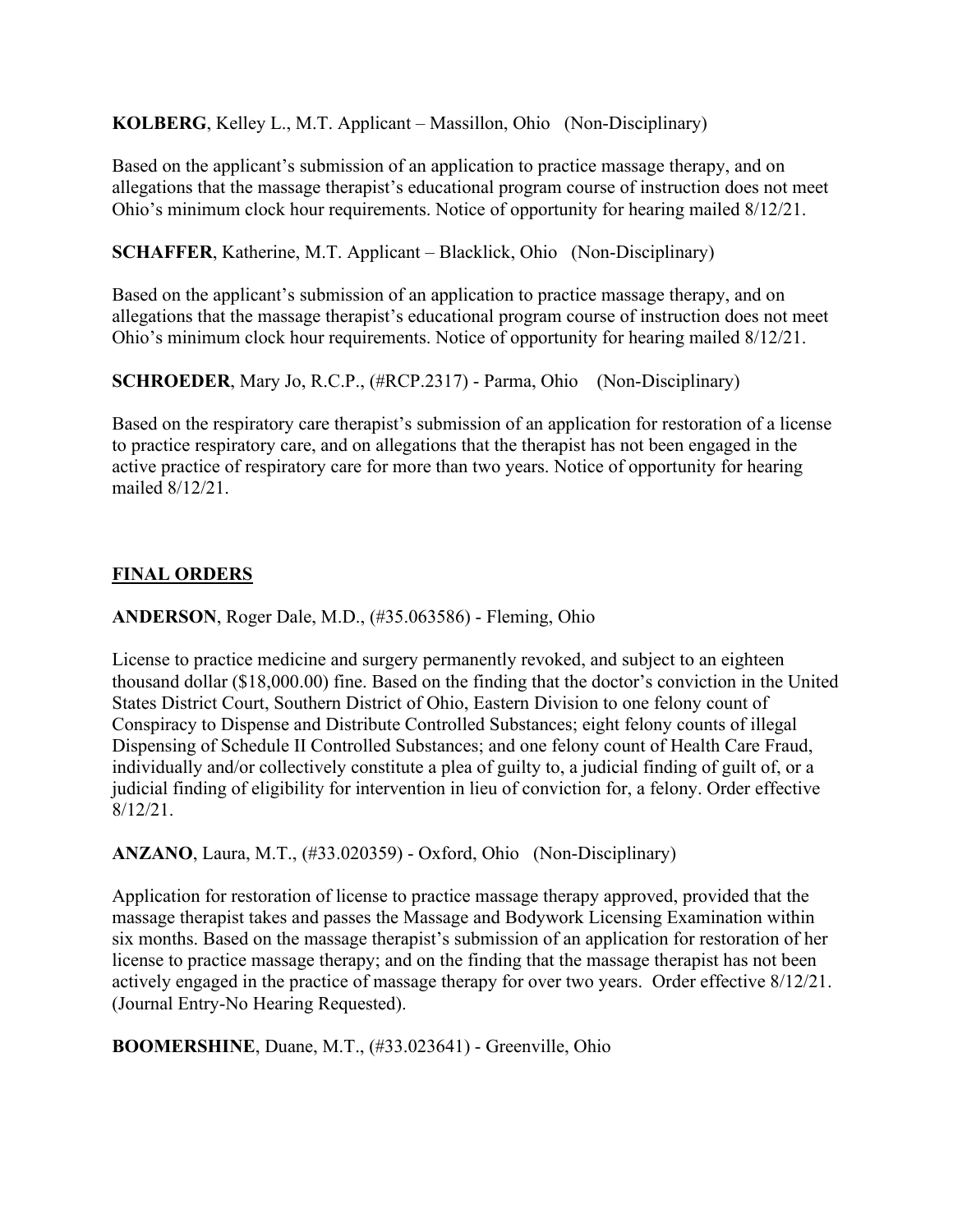License to practice massage therapy is permanently revoked, and subject to an eight thousand dollar (\$8,000.00) fine. Based on the finding that the massage therapist's finding of guilt in the Common Pleas Court, Drake County, Ohio, to Rape, a first degree felony, individually and/or collectively constitute a plea of guilty to, a judicial finding of guilt of, or a judicial finding of eligibility for intervention in lieu of conviction for, a felony. Order effective 8/12/21. (Journal Entry-No Hearing Requested).

#### **DESHPANDE**, Kedar Krishna, M.D., (#35.080539) - Marysville, Ohio

License to practice medicine and surgery indefinitely suspended for at least five years, and subject to an eighteen thousand dollar (\$18,000.00) fine, conditions for reinstatement or restoration, and probationary terms, conditions and limitations for at least five years. Upon completion of probation and restoration, the doctor's license is subject to a permanent limitation and restriction prohibiting the doctor from prescribing, writing orders for, giving verbal orders for, administering, or personally furnishing any controlled substance. Based on the finding the doctor's plea of guilty in the United States District Court, Southern District of Ohio, Eastern Division, to one felony count of Illegal Dispensing of Schedule II Controlled Substances, and one felony count of False Statements Relating to Health Care Matters, individually and/or collectively constitute a plea of guilty to, a judicial finding of guilt of, or a judicial finding of eligibility of intervention in lieu of conviction for, a felony. Order effective 8/26/21.

#### **JOHNSON**, Bozenna L, M.T. Applicant - Sylvan Lake, Michigan (Non-Disciplinary)

Application for a license to practice massage therapy in Ohio is denied. Based on the applicant's submission of an application to practice massage therapy; and on the finding that the applicant's completion of a course of instruction does not meet the Board's minimum clock hour course requirements. Order effective 8/12/21.

#### **LAZARO**, Michael S., M.T., (#33.023354) - Powell, Ohio

License to practice massage therapy is permanently revoked, and subject to a six thousand dollar (\$6,000.00) fine. Based on the finding that when the massage therapist failed to respond to Board subpoenas; and with respect to the care and treatment of one patient, the massage therapist inappropriately rubbed the patient's pubic area with digital penetration without the patient's consent, those acts, or omissions individually and/or collectively constitute: a failure to cooperate in an investigation conducted by the board, including failure to comply with a subpoena or order issued by the board or failure to answer truthfully a question presented by the board in an investigative interview, an investigative office conference, at a deposition, or in written interrogatories, except that failure to cooperate with an investigation shall not constitute grounds for discipline under this section if a court of competent jurisdiction has issued an order that either quashes a subpoena or permits the individual to withhold the testimony or evidence in issue; and violating or attempting to violate, directly or indirectly, or assisting in or abetting the violation of, or conspiring to violate the Board's rules, to wit: Prohibitions against sexual misconduct. Order effective 8/12/21. (Journal Entry-No Hearing Requested).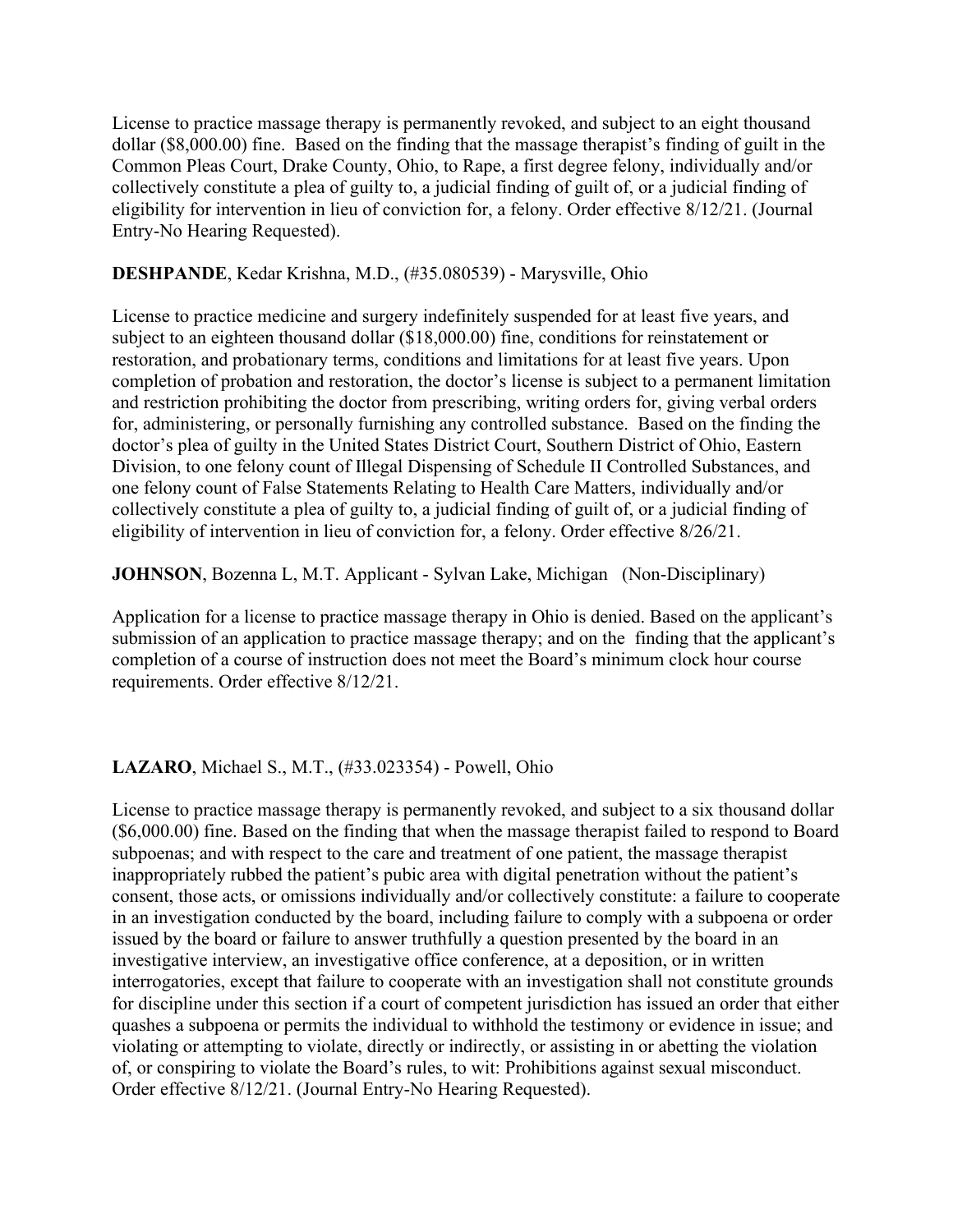## **MCCATHREN**, Sarai F., M.T., (#33.017937) - McArthur, Ohio (Non-Disciplinary)

Application for restoration of license to practice massage therapy approved, provided that the massage therapist takes and passes the Massage and Bodywork Licensing Examination within six months. Based on the massage therapist's submission of an application for restoration of her license to practice massage therapy; and on the finding that the massage therapist has not been actively engaged in the practice of massage therapy for over two years. Order effective 8/12/21. (Journal Entry-No Hearing Requested).

## **OKECHUKU**, Theodore E., M.D., (#35.063052) - Farmington Hills, Michigan

License to practice medicine and surgery permanently revoked. Based on the finding that the doctor's conviction in the United States District Court, Northern District Texas, Dallas Division, to one count of Conspiracy to Unlawfully Distribute a Controlled Substance; one count of Using, Carrying, and Brandishing a Firearm During and in Relation to, and Possessing and Brandishing a Firearm in Furtherance of, a Drug Trafficking Crime; and one count of Conspiracy to Use, Carry and Brandish a Firearm During and in Relation to a Drug Trafficking Crime, to which the doctor was sentenced to three hundred months imprisonment followed by three years of supervised release, individually and/or collectively constitute: a plea of guilty to, a judicial finding of guilt of, or a judicial finding of eligibility for intervention in lieu of conviction for, a felony. Order effective 8/12/21. (Journal Entry-No Hearing Requested).

### **WASHINGTON**, Sherman Jr., M.D., (#35.123613) - North Las Vegas, Nevada

License to practice medicine and surgery revoked. Based on the finding that the prior action by the State of Washington, Washington Medical Commission, which issued a Stipulation to Informal Disposition against the doctor's license, individually and/or collectively constitute: any of the following actions taken by an agency responsible for authorizing, certifying, or regulating an individual to practice a health care occupation or provide health care services in this state or another jurisdiction, for any reason other than the nonpayment of fees: the limitation, revocation, or suspension of an individual's license to practice; acceptance of an individual's license surrender; denial of a license; refusal to renew or reinstate a license; imposition of probation; or issuance of an order of censure or other reprimand. Order effective 8/12/21. (Journal Entry-No Hearing Requested).

### **WORTMAN**, Erin, M.T., (#33.012732) - Findlay, Ohio (Non-Disciplinary)

Application for restoration of license to practice massage therapy approved, provided that the massage therapist takes and passes the Massage and Bodywork Licensing Examination within six months. Based on the massage therapist's submission of an application for restoration of her license to practice massage therapy; and on the finding that the massage therapist has not been actively engaged in the practice of massage therapy for over two years. Order effective 8/12/21. (Journal Entry-No Hearing Requested).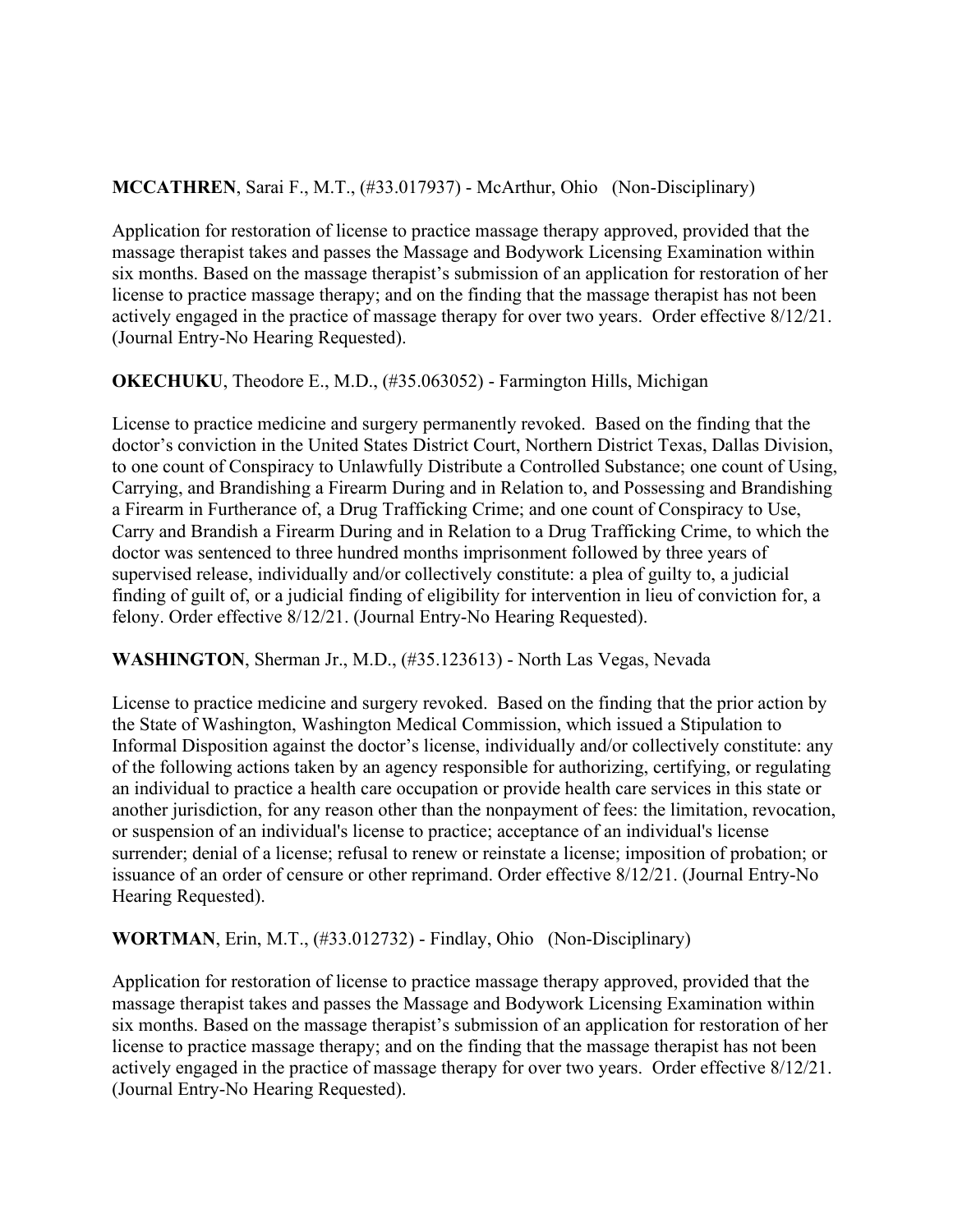### **CONSENT AGREEMENTS**

#### **DADA**, Amir Q., D.O., (#58.032161) - Columbus, Ohio

Osteopathic training certificate granted, and immediately suspended for an indefinite period of time, but not less than ninety days. Subject to general probationary requirements, conditions for reinstatement or restoration including entering into a subsequent consent agreement. Based on the doctor's submission of an application for an osteopathic training certificate, wherein the doctor disclosed a history of substance abuse and relapse, which individually and/or collectively constitute impairment of ability to practice according to acceptable and prevailing standards of care because of habitual or excessive use or abuse of drugs, alcohol, or other substances that impair ability to practice. Agreement effective 8/11/21.

### **FATEHCHAND**, Raju, M.D., (#35.095392CTR) – Plain City, Ohio

License to practice medicine and surgery indefinitely suspended, but not less than one year, and subject to general probationary requirements, conditions for reinstatement/restoration, and a six thousand dollar (\$6,000.00) fine. Based on the doctor's admission that when he had a sexual relationship with an employee, whom was also a patient of the other doctors whom became pregnant, and when he failed to chart the prescribing of Misoprostol, those actions individually and/or collectively constitute: violating or attempting to violate, directly or indirectly, or assisting in or abetting the violation of, or conspiring to violate, any provisions of this chapter or any rule promulgated by the board, to wit: the Board's prohibits against sexual misconduct; and/or a departure from, or the failure to conform to, minimal standards of care of similar practitioners under the same or similar circumstances, whether or not actual injury to a patient is established. Agreement effective 8/11/21.

#### **KANG**, Kavita A.J., D.O., (#34.010993) - Cincinnati, Ohio

License to practice osteopathic medicine and surgery indefinitely suspended, and subject to general probationary requirements, and conditions for reinstatement/restoration including entering into a subsequent consent agreement. Based on the doctor's October 2011 Step I Consent Agreement, February 2012 Step II Consent Agreement, and on the doctor's admission that the results of a Board ordered examination which reported that due to the doctor's mental disorder the doctor is presently incapable of practicing medicine according to acceptable and prevailing standards of care, all of which, individually and/or collectively constitute an inability to practice according to acceptable and prevailing standards of care by reason of mental illness or physical illness, including, but not limited to, physical deterioration that adversely affects cognitive, motor, or perceptive skills. Agreement effective 8/11/21.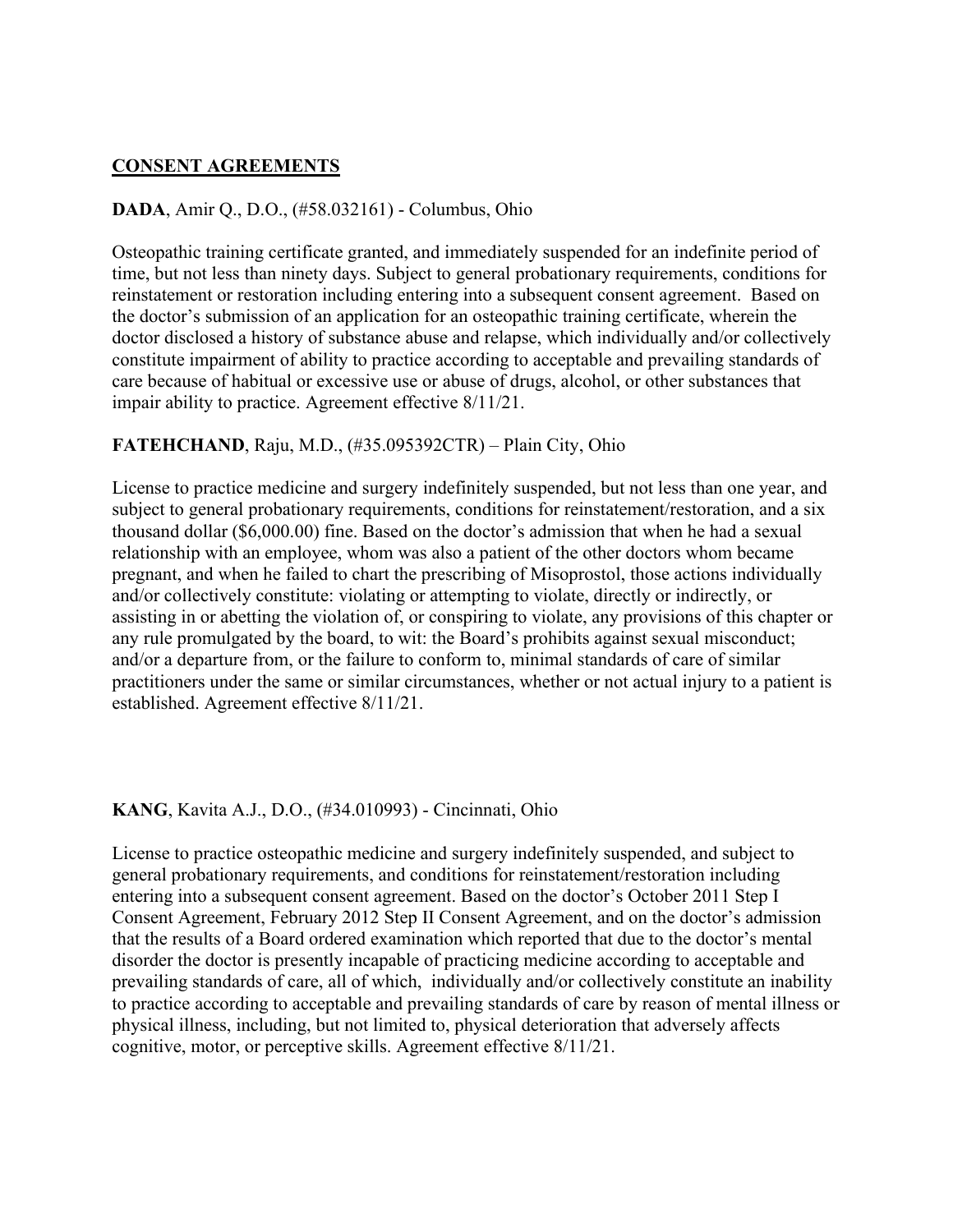## **VOLUNTARY PERMANENT SURRENDERS, RETIREMENTS, REVOCATIONS, WITHDRAWALS**

**AMR**, Khaled L., M.D., (#35.087312) - Columbus, Ohio

Permanent revocation of license to practice medicine and surgery, authorized by the doctor in lieu of formal disciplinary proceedings pursuant to Section 4731.22(B)(9), Ohio Revised Code. Agreement effective 8/11/21.

**BUMMER**, Michael A., M.D. Applicant - Pittsburgh, Pennsylvania

Permanent withdrawal of application to practice medicine and surgery, authorized by the doctor in lieu of formal disciplinary proceedings pursuant to Sections 4731.22(B)(24), 4731.22(B)(22) and 4731.22(B)(9), Ohio Revised Code. Agreement effective 8/11/21.

**ELES**, Gustav R., D.O., (#34.004292) - Pittsburgh, Pennsylvania

Permanent revocation of license to practice osteopathic medicine and surgery, authorized by the doctor in lieu of formal disciplinary proceedings pursuant to Section 4731.22(B)(22), Ohio Revised Code. Agreement effective 8/11/21.

**WEINBERG**, Alan G., M.D., (#35.029550) - Blacklick, Ohio

Permanent revocation of license to practice medicine and surgery, authorized by the doctor in lieu of formal disciplinary proceedings pursuant to Section 4731.22(B)(20), Ohio Revised Code, to wit: 4731-10-02, Ohio Administrative Code, Requisite hours of continuing medical education for license renewal or reinstatement. Agreement effective 8/11/21.

# **PROBATIONARY REQUESTS AND MODIFICATIONS**

**ALDERSON**, Julie M., D.O., (#34.014253) - Akron, Ohio

Doctor's request for approval of new monitoring physician, granted by vote of the Board on 8/11/21.

**FRANZESE**, Joseph M., M.D., (#35.126850) - Cincinnati, Ohio

Doctor's request for approval of: controlled substance prescribing course, professional ethics course, physician/patient boundary course, medical records course, and disruptive physician behavior course, granted by vote of the Board on 8/11/21.

**HARRIS**, Dale A., M.D., (#35.074799) - Westerville, Ohio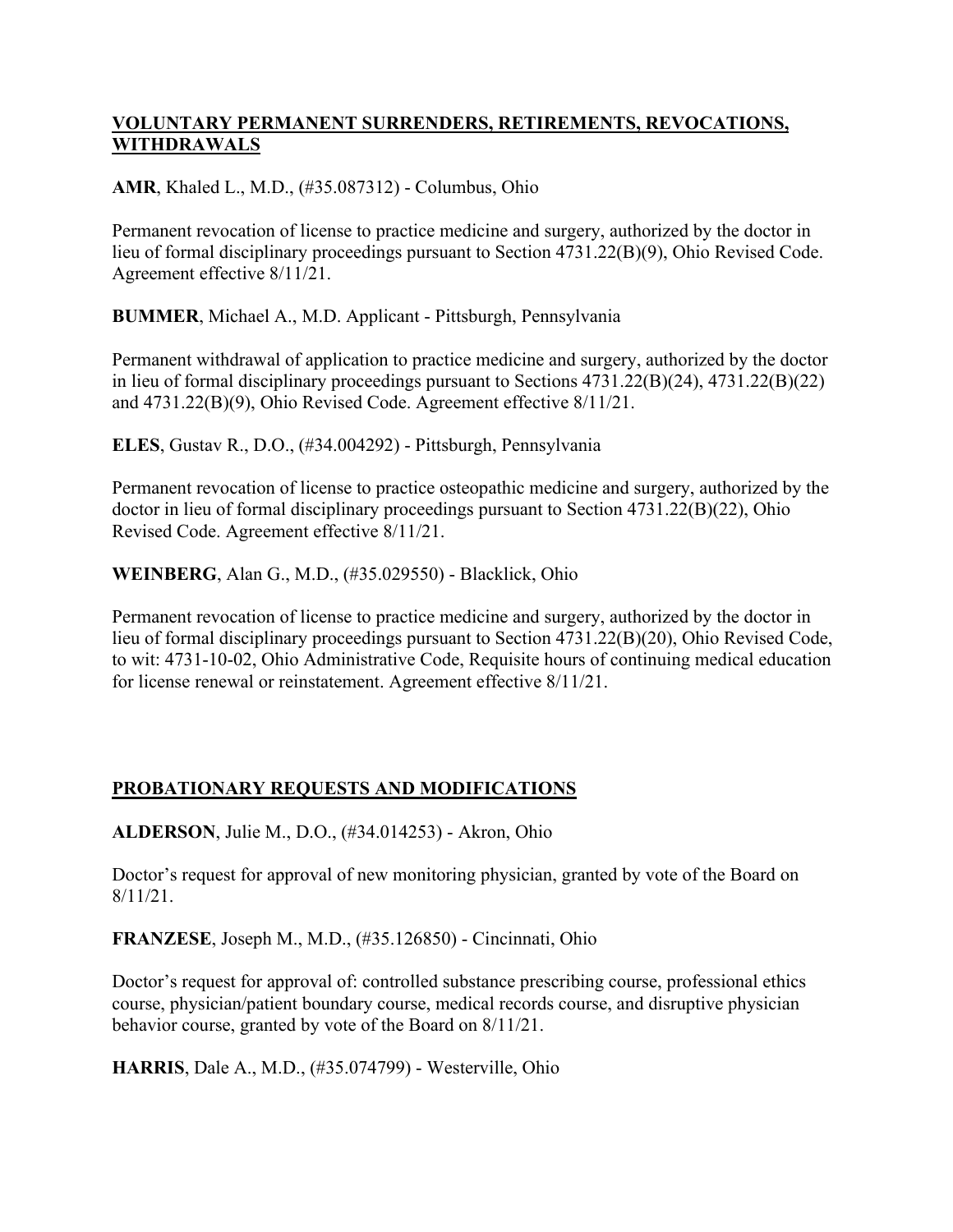Doctor's request for approval of a doctor to complete a psychiatric return to work assessment for reinstatement, granted by vote of the Board on 8/11/21.

**KRAWCHECK**, Randall O., D.O, (#34.007819) - Westerville, Ohio

Doctor's request for approval of medical records course, granted by vote of the Board on 8/11/21.

**LEE**, Ryan R., M.T., (#33.025414) - Powhatan Point, Ohio

Massage therapist's request for approval of boundaries course, and personal and professional ethics course, granted by vote of the Board on 8/11/21.

**PEYTON**, Joseph, D.O., (#34.004485) - Sylvania, Ohio

Doctor's request for approval of controlled substance prescribing course, and medical records course, granted by vote of the Board on 8/11/21.

**WARREN**, Jared A., D.O., (#58.031816) - Shaker Heights, Ohio

Doctor's request for approval of a reduction in appearances from every three months to every six months; a reduction in recovery meeting attendance from three per week to two per week with a minimum of 10 per month, granted by vote of the Board on 8/11/21.

**YOKIEL**, Jerome B., M.D., (#35.059140) - Solon, Ohio

Doctor's request for approval of practice plan and monitoring physician, granted by vote of the Board on 8/11/21. Frequency and number of chart review established as 10 charts per month.

# **RELEASE FROM PROBATION**

**ALLEN**, Mark L., M.D., (#35.063078) - Poland, Ohio

Doctor's request for release from the terms of the 8/12/15 Board Order, granted by vote of the Board on 8/11/21. Release effective 8/13/21.

**BENDER**, Thomas M., A.A., (#67.000178) – Orrville, Ohio

Anesthesiologist assistant's request for release from the terms of the 8/10/16 Step II Consent Agreement, granted by vote of the Board on 8/11/21. Release effective immediately.

**BLECHER**, Saul I., M.D., (#35.063813) - Cincinnati, Ohio

Doctor's request for release from the terms of the 6/14/17 Board Order, granted by vote of the Board on 8/11/21. Release effective immediately. Permanent limitation/restriction prohibiting